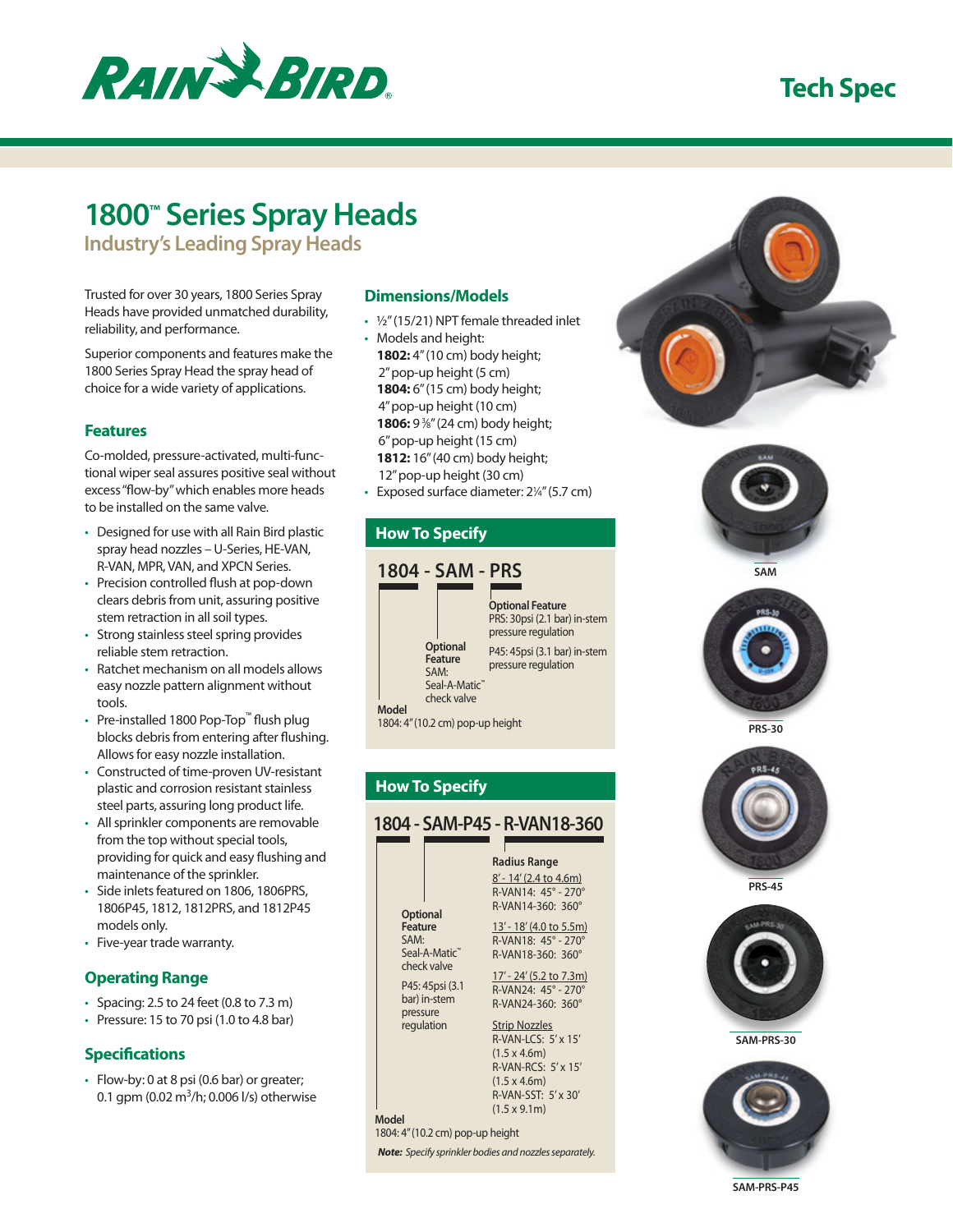## **1800® SAM Series**

Ideal for use in areas with changing elevations, the 1800 SAM Series offers all 1800 Series features plus:

- Built-in Seal-A-Matic™ (SAM) check valve. Eliminates the need for under-the-head check valves. No parts to be installed at the site.
- Stronger retract spring to accommodate elevation changes up to 14' (4.2 m). One of the strongest springs in the industry.
- Prevents drainage from spray heads at lower elevations. Stops water waste. Ends landscape damage due to flooding and/ or erosion.
- Helps retain water in lateral pipes which reduces wear on system components by minimizing water hammer during start-up.
- Designed for use with all Rain Bird plastic spray head nozzles.
- "SAM" stamped on cap for easy identification and maintenance.
- Five-year trade warranty.

## **Operating Range**

- Spacing: 2.5 to 24 feet (0.8 to 7.3 m)
- Pressure: 25 to 70 psi (1.7 to 4.8 bar)

## **Specifications**

- SAM capability: holds up to 14 feet (4.2 m) of head; 6 psi (0.3 bar)
- Flow-by: 0 at 8 psi (0.6 bar) or greater; 0.1 gpm  $(0.02 \text{ m}^3/\text{h})$ ; 0.006  $1/\text{s}$ ) otherwise
- Installation: bottom inlet only

## **Dimensions**

- $\frac{1}{2}$  (15/21) NPT female threaded inlets
- Body height: 1804 SAM 6" (15 cm), 1806 SAM - 93 ⁄8" (24 cm), 1812 SAM- 16" (40 cm)
- Exposed surface diameter: 21/4" (5.7 cm)

#### **Models**

- 1804 SAM: 4" pop-up height (10 cm)
- 1806 SAM: 6" pop-up height (15 cm)
- 1812 SAM: 12" pop-up height (30 cm)



*All Rain Bird Spray Bodies with PRS are WaterSense certified* 

#### **1800 PRS Series**

Designed for areas with high and/or widely fluctuating water pressures, the 1800 PRS Series has all 1800 Series features plus:

- **• PATENTED** PRS pressure regulator built into the stem. No parts to be installed at the site. Saves time and money.
- Maintains constant outlet pressure at 30psi (2.1 bar). Spray nozzles perform best at 30psi. Ensures maximum nozzle performance, even with varying inlet pressures. Maintains constant pressure regardless of nozzles used.
- Restricts water loss by up to 70% if nozzle is removed or damaged. Saves water and money. Reduces possibility of accidents and property damage. Recommended for vandal-prone areas.
- Ensures consistent performance throughout zone if nozzle is removed or damaged. Keeps plant life covered by other spray heads properly irrigated.
- Ends misting and fogging caused by high pressure. Stops water waste. Ensures necessary watering occurs in high pressure or wind conditions.
- Designed for use with all Rain Bird plastic spray head nozzles.
- "PRS-30" stamped on cap for easy identification and maintenance.
- Five-year trade warranty.

#### **Operating Range**

- Spacing: 2.5 to 24 feet (0.8 to 7.3 m)
- Pressure: 15 to 70 psi (1 to 5 bar)

## **Specifications**

- Regulates nozzle pressure to an average 30 psi (2.1 bar) with inlet pressures of up to 70 psi (4.8 bar)
- Flow-by: 0 at 8 psi (0.6 bar) or greater; 0.1 gpm (0.02 m<sup>3</sup>/h; 0.006 l/s) otherwise
- Installation: side or bottom inlet
- Side inlet installation not recommended in freezing climates

#### **Dimensions**

- 1/2" (15/21) NPT female threaded inlets
- Body height: 1804 PRS 6" (15 cm), 1806 PRS - 93 ⁄8" (24 cm), 1812 PRS - 16" (40 cm)
- Exposed surface diameter: 21/4" (5.7 cm)

#### **Models**

- 1804 PRS: 4" pop-up height (10 cm)
- 1806 PRS: 6" pop-up height (15 cm)
- 1812 PRS: 12" pop-up height (30 cm)

### **1800 P45 Series**

Designed for areas with high and/or widely fluctuating water pressures, the 1800 P45 Series has all 1800 Series features plus:

- **• PATENTED** PRS pressure regulator built into the stem. No parts to be installed at the site. Saves time and money.
- Maintains constant outlet pressure at 45psi (3.1 bar). Rotary nozzles perform best at 45psi. Ensures maximum nozzle performance, even with varying inlet pressures. Maintains constant pressure regardless of nozzles used.
- Restricts water loss by up to 70% if nozzle is removed or damaged. Saves water and money. Reduces possibility of accidents and property damage. Recommended for vandal-prone areas.
- Ensures consistent performance throughout zone if nozzle is removed or damaged. Keeps plant life covered by other spray heads properly irrigated.
- Ends misting and fogging caused by high pressure. Stops water waste. Ensures necessary watering occurs in high pressure or wind conditions.
- Designed for use with all Rain Bird plastic spray head nozzles.
- "PRS-45" stamped on cap for easy
- identification and maintenance.
- Five-year trade warranty.

## **Operating Range**

- Spacing: 8 to 24 feet (2.4 to 7.3 m)
- Pressure: 15 to 70 psi (1.7 to 4.8 bar)

## **Specifications**

- Regulates nozzle pressure to an average 45 psi (3.1 bar) with inlet pressures of up to 70 psi (4.8 bar)
- Flow-by: 0 at 8 psi (0.6 bar) or greater; 0.1 gpm (0.02 m<sup>3</sup>/h; 0.006 l/s) otherwise
- Installation: side or bottom inlet
- Side inlet installation not recommended in freezing climates

## **Dimensions**

- 1/2" (15/21) NPT female threaded inlets
- Body height: 1804 P45 6" (15 cm), 1806 P45 - 93 ⁄8" (24 cm), 1812 P45 - 16" (40 cm)
- Exposed surface diameter: 21/4" (5.7 cm)

#### **Models**

- 1804 P45: 4" pop-up height (10 cm)
- 1806 P45: 6" pop-up height (15 cm)
- 1812 P45: 12" pop-up height (30 cm)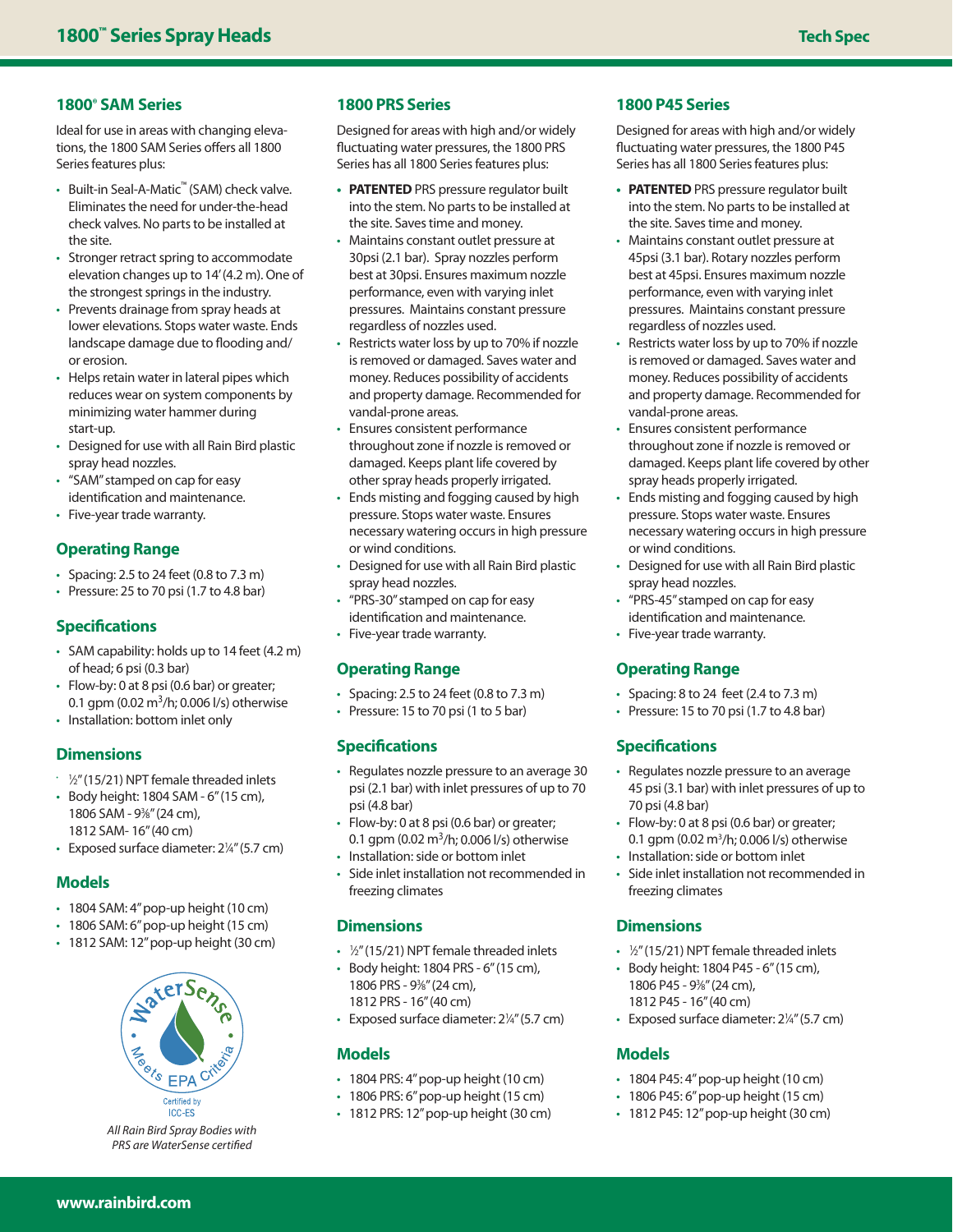#### **1800 SAM-PRS-30 Series**

Meets the needs of spray body applications using Spray Nozzles regardless of changing elevation or water pressures. Incorporates 1800 Series SAM feature and regulates operating pressure at 30 psi (2.1 bar).

- Designed to maximize application efficiency when using Spray Nozzles.
- Maintains constant outlet pressure at 30psi (3.1 bar) at varying inlet pressures. Maintains constant pressure regardless of nozzle used.
- "SAM-PRS-30" stamped on cap for easy identification and maintenance.
- Five-year trade warranty.

#### **Operating Range**

- Spacing: 2.5 to 24 feet (0.8 to 7.3 m)
- $\cdot$  Pressure: 25 to 70 psi (1.7 to 4.8 bar)

## **Specifications**

- SAM capability: holds up to 14 feet (4.2 m) of head; 6 psi (0.3 bar)
- Flow-by: 0 at 8 psi (0.6 bar) or greater; 0.1 gpm (0.02 m<sup>3</sup>/h; 0.006 l/s) otherwise
- Installation: bottom inlet only
- Regulates nozzle pressure to an average 30 psi (2.1 bar) with inlet pressures of up to 70 psi (4.8 bar)

#### **Dimensions**

- 1/<sub>2</sub>" (15/21) NPT female threaded inlets
- Body height: 1804 SAM-PRS 6" (15 cm), 1806 SAM-PRS - 93 ⁄8" (24 cm), 1812 SAM-PRS - 16" (40 cm)
- Exposed diameter: 2<sup>1/4"</sup> (5.7 cm)

## **Models**

- 1804 SAM-PRS: 4" pop-up height (10 cm)
- 1806 SAM-PRS: 6" pop-up height (15 cm)
- 1812 SAM-PRS: 12" pop-up height (30 cm)
	- R

#### **1800 SAM-P45 Series**

Meets the needs of spray body applications using Rotary Nozzles regardless of changing elevation or water pressures. Incorporates 1800 Series SAM feature and regulates operating pressure at 45 psi (3.1 bar).

- Designed to maximize application efficiency when using Rotary Nozzles.
- Maintains constant outlet pressure at 45psi (3.1 bar) at varying inlet pressures. Maintains constant pressure regardless of nozzle used.
- "SAM-PRS-45" stamped on cap for easy identification and maintenance.
- Five-year trade warranty.

### **Operating Range**

- Spacing: 8 to 24 feet (2.4 to 7.3 m)
- Pressure: 25 to 70 psi (1.7 to 4.8 bar)

### **Specifications**

- SAM capability: holds up to 14 feet (4.2 m) of head; 6 psi (0.3 bar)
- Flow-by: 0 at 8 psi (0.6 bar) or greater; 0.1 gpm (0.02 m<sup>3</sup>/h; 0.006 l/s) otherwise
- Installation: bottom inlet only
- Regulates nozzle pressure to an average 45 psi (3.1 bar) with inlet pressures of up to 70 psi (4.8 bar)

#### **Dimensions**

- ½" (15/21) NPT female threaded inlets
- Body height: 1804 SAM-P45 6" (15 cm), 1806 SAM-P45 - 93 ⁄8" (24 cm), 1812 SAM-P45 - 16" (40 cm)
- Exposed diameter: 21/4" (5.7 cm)

#### **Models**

- 1804 SAM-P45: 4" pop-up height (10 cm)
- 1806 SAM-P45: 6" pop-up height (15 cm)
- 1812 SAM-P45: 12" pop-up height (30 cm)

#### **1806 with Swing Joint on Bottom Inlet 1812 with Swing Pipe on Side Inlet**